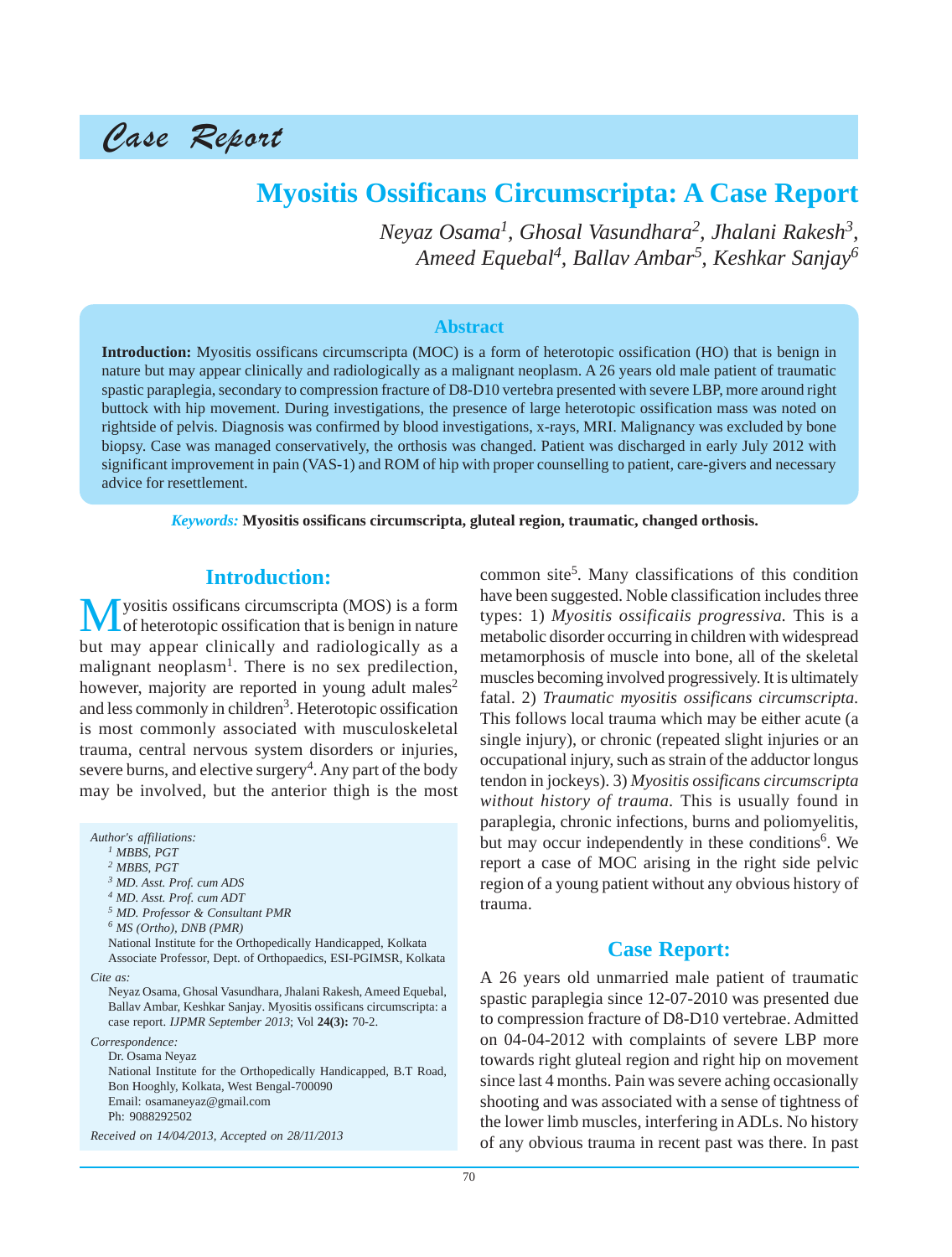he was admitted at NIOH on 09-08-2010 for institutional rehabilitation. At time of discharge on 19-01-2011 he had independence in most of the ADLs, was able to stand in parallel bar with KAFO (with supratrochanteric thigh shell) (Figs  $1 < 2$ ).

Patient was taught to do self CIC for bladder evacuation and self manipulation technique for bowel evacuation. There was history of 3-4 incidences of UTI which was controlled by proper antibiotics.

Patient lived in a rural area along with the parents and his only younger brother. There was cemented flooring inside home. There was no ramp for wheelchair access. He had mobility in home on wheelchair. His education is up to Intermediate and was working as an electrician before injury.

On **physical examination**, he has tenderness above the right greater trochanter, **Right hip:** Passive abduction restricted due to pain-up to 30° and also extension, pain intensity with movement on VAS-9. Bilateral gastrosoleous tightness with passive dorsiflexion up to 90°.



**Figs 1 & 2-***Patient Standing in a Parallel Bar Wearing KAFO with Supratrochanteric Thigh Shell*



**Fig 3-** *AP Pelvis Radiograph Revealed Large Irregular Ossified Mass around Right Pelvic Bone* **Figs 4 & 5-** *MRI of Pelvis with Both Hips T1 & T2-weighted Images*

No other contractures. Mild wasting in lower limbs, tonegrade 2 spasticity (MAS), voluntary motor control-absent in both lower limbs, B/L patellar and ankle clonus present, neurological level: D7, ASIA score-A.

**Lab findings:** Haemoglobin-13.0 g/dl, serum alkaline phosphatase-382 micron/l, CRP-24 mg/l (1:4 dil), serum CPK-280 micron/l, serum calcium-8.9 mg/dl, serum phosphorus-5.3 mg/dl.

To confirm the diagnosis x-ray and MRI pelvis with both hips was done which shows bilateral gluteal compartment ossified mass of heterogeneous signal intensity marked on right side (Figs 3 - 6). The mass is in the space between gluteus maximus and medius and is extending superiorly. It is adherent to superior part of the iliac bone. The lesion is lobulated in appearance and well defined. Hip joint normal. Was it post-traumatic ossification?



**Figs 6 & 7-***Patient Standing in Parallel Bar with New KAFO*